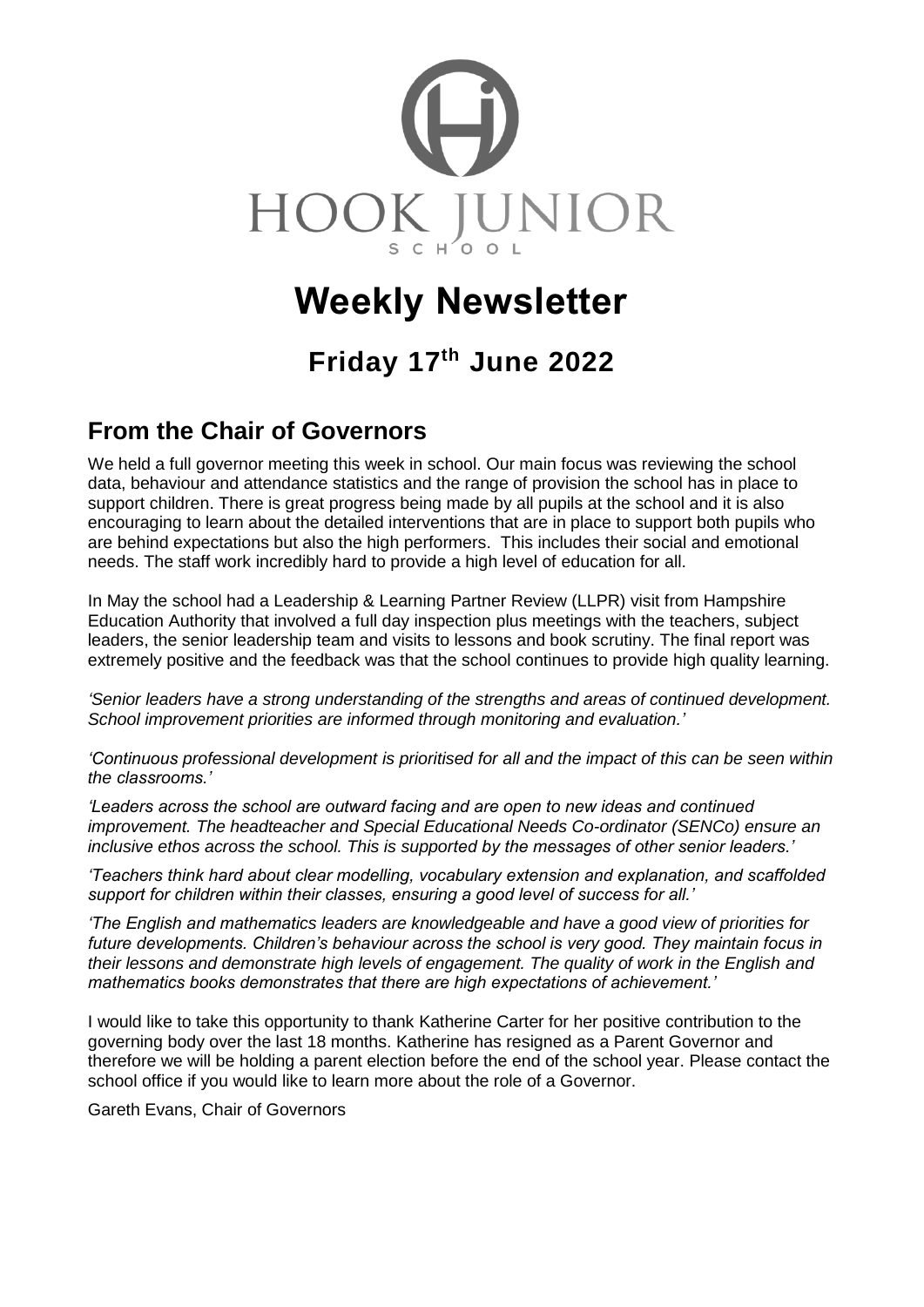## **Sports day – Wednesday 22nd June**

The children have all enjoyed practicing for sports day next Wednesday. The children will be competing in their Houses which means siblings will be in the same group. Sporting activities will start at 9:15am with the cup presentation at approximately 12pm. There will be a community picnic for parents and children to enjoy together on the school field between 12:15pm and 13:00pm when the children return to their classes for the afternoon registration.

Year 5 will still be going swimming in the afternoon; they will be leaving school at 12:45pm.

## **Year 5 & 6 rounders tournament**

Well done to the Year 5 and 6 team that participated in the district rounders tournament at Alderwood school on 26th May. They competed against six other schools in the local area and won the tournament, congratulations to them all on this achievement. Miss Baker said they did the school proud with their excellent team spirit, making sure all of their group was involved.

## **Frisbee competition**

Year 6 went to an Ultimate Frisbee tournament on Wednesday after school. They competed against 9 other teams and we are delighted to say that 1 team came in 3<sup>rd</sup> place and the other were undefeated and came first. The children demonstrated all the skills they have learnt in PE lessons and it was fantastic to see them playing together so well as a team. Thank you to all parents who supported with transportation; we couldn't attend these competitions without you.

## **Marchant's Hill meeting**

Thank you to all who attended the Marchant's Hill meeting earlier this week. If you were unable to attend, information from the evening can be found on our website [here.](https://www.hook-jun.hants.sch.uk/index.php/parents/marchants-hill)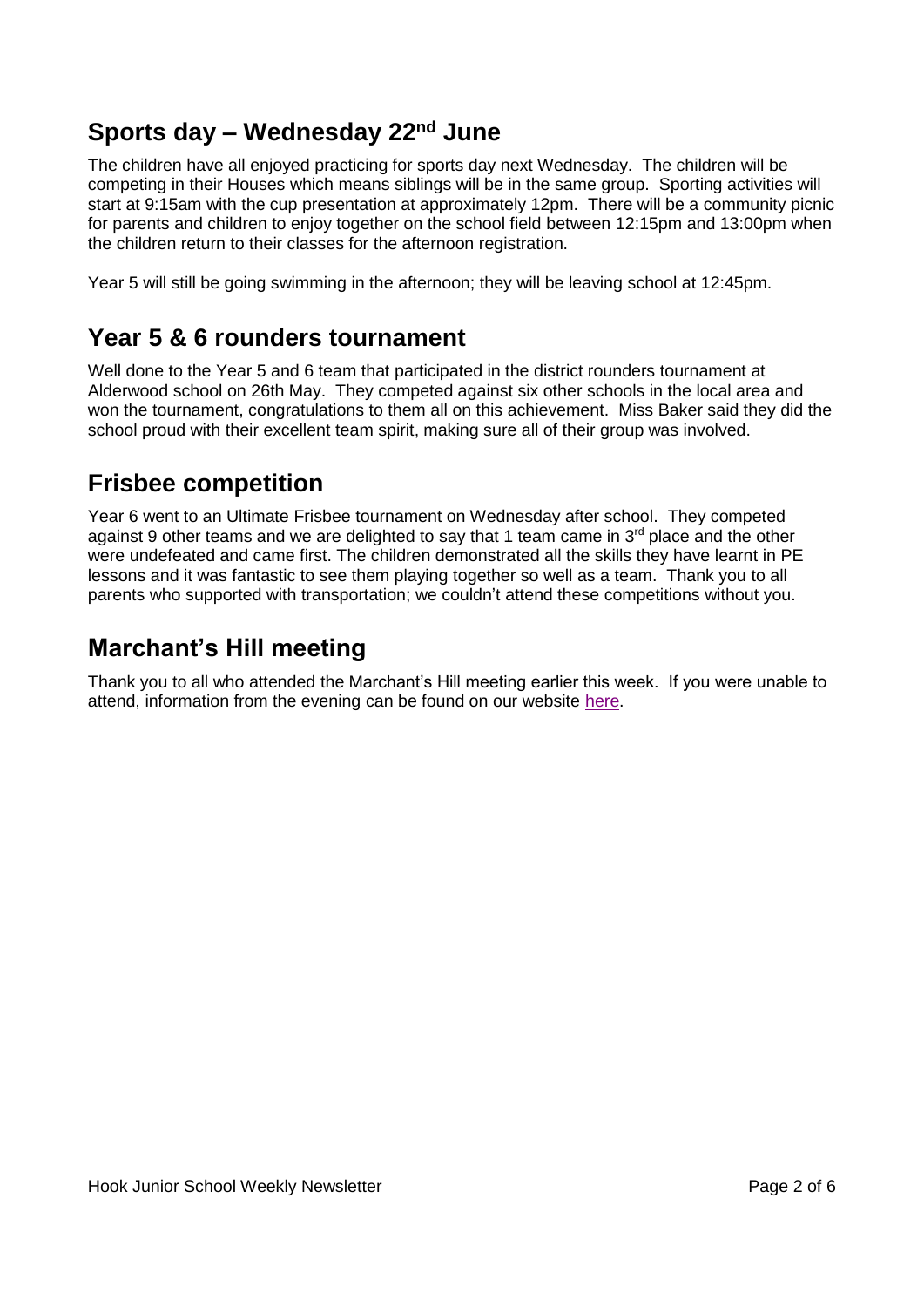## **Attendance This Week**

*Every day counts… Your child's attendance matters!*



Overall attendance this week: 95.5%

## **Stars of the Week**

Year 3: Syon S, Finlay B, Masha L, Austen R Year 4: Kayden WA, Finn M, Mary-Anne V, Eleanor D, Imogen H Year 5: Eibhlin W, Bethany C, Florence G, Ava B, Ines A, Samaira N Year 6: Laurent H, Amy-Rose B, Marshall C, Sofia G, Seth W

### **House Points this week**

| <b>Austen</b>      | 246 |
|--------------------|-----|
| <b>Brunel</b>      | 203 |
| <b>Nightingale</b> | 233 |
| Wellington         | 210 |

## **House point winners this week: Austen**

**Reading classes of the week: 5JH**

**Reading Raffle Winner: Dominic T, 3ZO**

## **Find out more...**

Follow [@hookjunior on Twitter](https://twitter.com/hookjunior) and [visit our Facebook page](https://en-gb.facebook.com/hookjuniorschool/) for more updates and photos.

Hook Junior School Weekly Newsletter **Page 3 of 6** and  $P$ age 3 of 6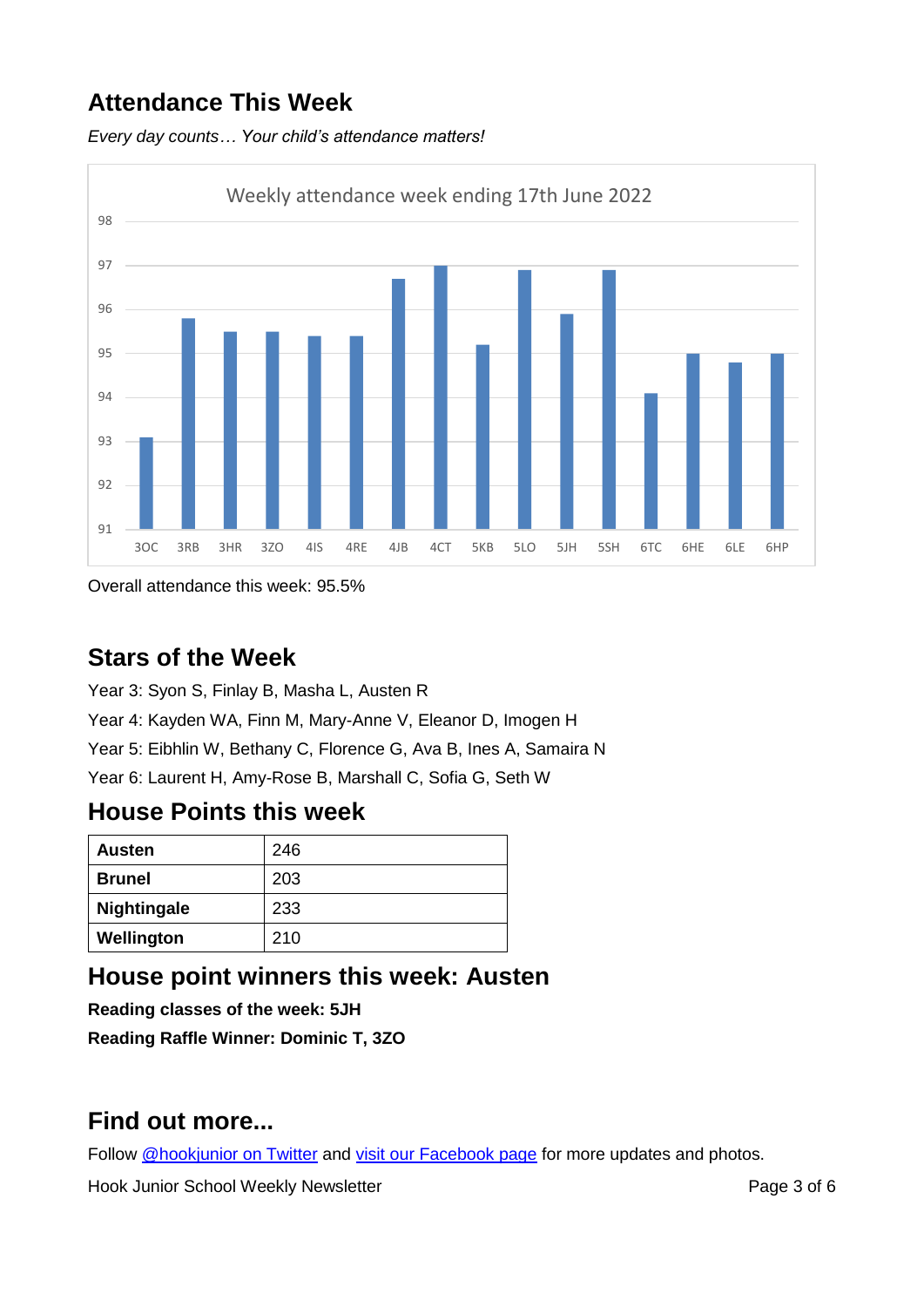## **Key Dates**

| 22 Jun | Sports Day                                    |
|--------|-----------------------------------------------|
| 25 Jun | <b>HSCA Gin Festival</b>                      |
| 27 Jun | Year 6 Transition day to Robert Mays School   |
| 28 Jun | Year 6 Transition day to Robert Mays School   |
| 3 Jul  | <b>Hook Village Show</b>                      |
| 5 Jul  | Y6 (6HP and 6DK) Production, 9.15am           |
| 5 Jul  | Y6 (6LE and 6TC) Production, 1.45pm           |
| 7 Jul  | Y6 (6LE and 6TC) Production, 9.15am           |
| 7 Jul  | Y6 (6HP and 6DK) Production, 1.45pm           |
| 11 Jul | Year 6 Residential trip to PGL Marchants Hill |
| 16 Jul | <b>HSCA Summer Fair</b>                       |
| 19 Jul | <b>Strawberry Tea</b>                         |
| 20 Jul | Year 6 Leavers assembly                       |
| 20 Jul | Year 6 Festival                               |
| 21 Jul | End of term $-1:30$ finish                    |
| 1 Sept | <b>INSET day</b>                              |
| 2 Sept | <b>INSET day</b>                              |
|        |                                               |

**Sept** Children return to school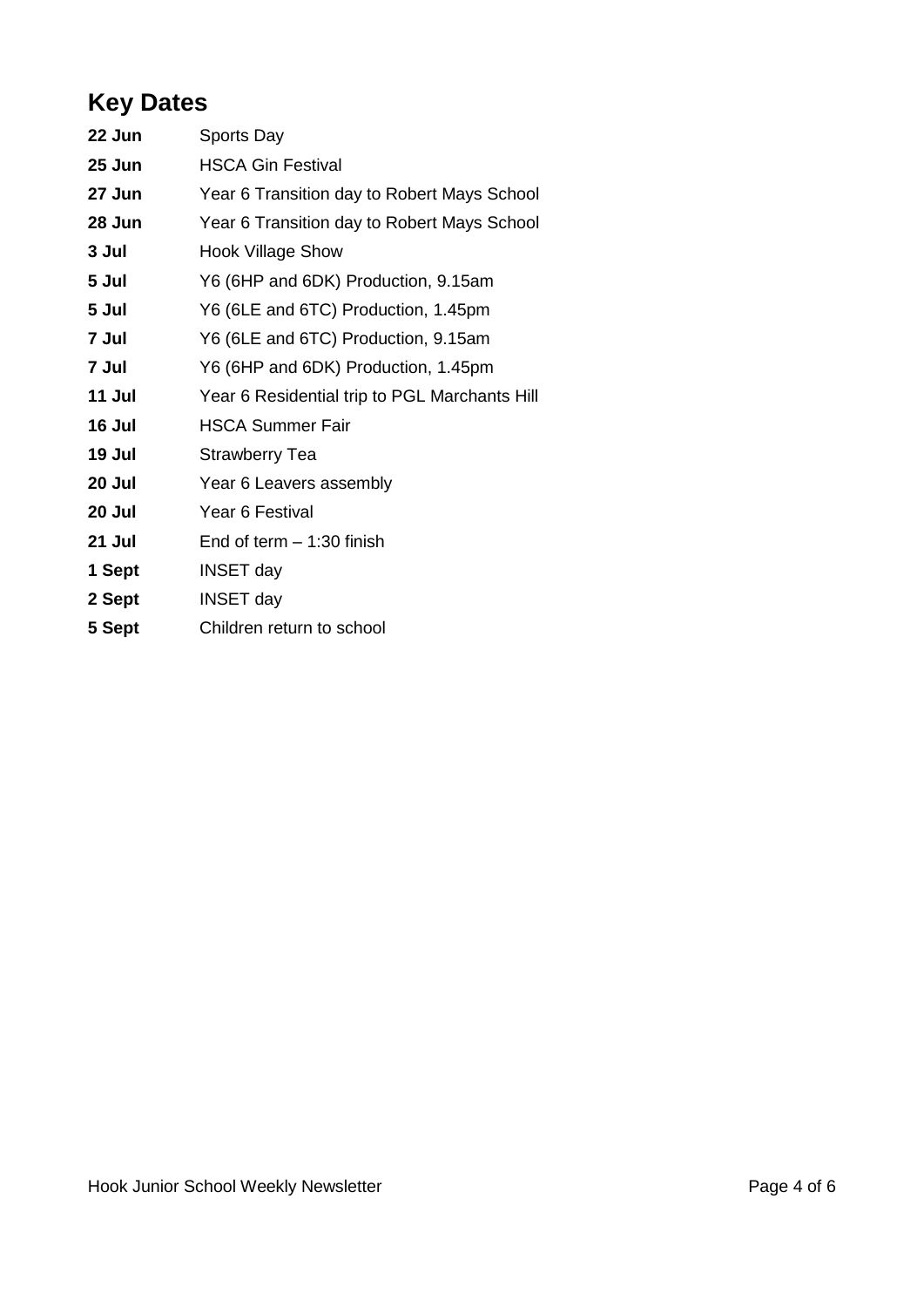

Hook Junior School Weekly Newsletter **Page 5 of 6** and  $P$